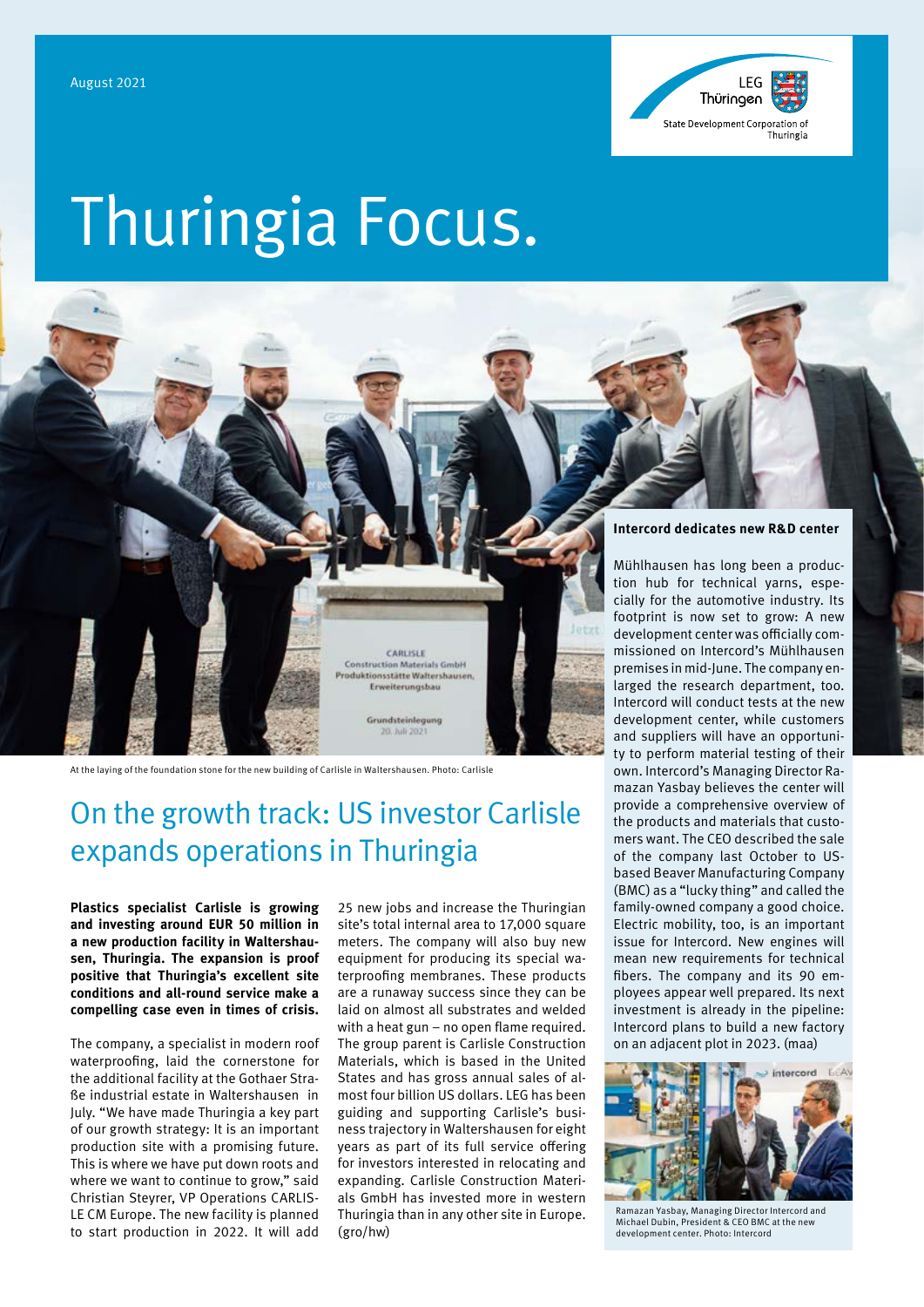### *News*

### **Business delegation travels to Austria and Slovakia**

Around 30 participants visited Salzburg, Graz, Vienna and Bratislava under the leadership of the Thuringian Economics Minister Wolfgang Tiefensee in July 2021. Workshops and cooperation talks were held during the five-day event. There were also visits to companies including EVER Neuro Pharma, the Familux hotel group, ams, Andritz, Magna Steyr, VW Slovakia and MicroStep. An investor dinner was held to showcase Thuringia as a business location along with meetings with representatives of ACstyria, a mobility cluster; various tourism associations in Austria; and several research institutions. The Thuringian delegation included representatives from the automotive, robotics, biotechnology, mechanical engineering and measurement and sensor technology sectors. The trip was organized by LEG, which provides Thuringian companies with the full range of services aimed at optimizing their international operations. (hw)



Company visit at EVER Neuro Pharma in Untera Photo: LEG Thüringen

### **Successful year for Thuringian startup**

rooom AG, a Thuringian startup, has successfully completed a Series A funding round: The Jena-based specialist for digital and hybrid events, augmented and virtual reality (AR, VR) and 3D solutions now has another four million euros at its disposal. It intends to use these funds to grow the company and enter the US market, where it plans to provide its innovative solutions for the creation and use of 3D business content. Demand for interactive online events and platforms increased last year due to the worldwide pandemic. rooom AG benefited significantly from this trend and increased its headcount to 70 in 2020. (gro)

# Investor Maximator builds plant for hydrogen fueling stations

**Late last year, ground was broken on a nearly 3 ha plot in Nordhausen for two factory buildings in which hydrogen refueling stations will be manufactured. Thuringia will soon boast the largest production facility of its kind in Germany.**

Maximator is sought after all over the world for its highly sophisticated hydrogen refueling and storage systems. The company describes its refueling stations as the most effective worldwide.

In addition to Maximator the Thuringian state government, too, is investing in the cutting-edge technology. For example, it is providing more than three million euros in funding to establish and expand the new "HySON Institute for Applied Hydrogen Research" in Sonneberg. Another EUR 10.3 million is going toward the Fraunhofer Battery Innovation and Technology Center BITC in Arnstadt for its research

into innovative hydrogen technologies and battery systems. One of the applied research center's goals is to advance hydrogen production through large-scale stack technology and the industrial use of hydrogen. According to Economics Minister Wolfgang Tiefensee, much scientific and technological groundwork is needed before hydrogen technologies can actually play a central role in the energy economy, especially with regard to making hydrogen production and use economically viable. (gro)



The use of hydrogen holds great potential. Photo: iStock/ style-photography

# Horsch Maschinen GmbH expands in Eastern Thuringia

**Horsch held a groundbreaking ceremony back in February 2021 as part of a drive to continue expanding its Ronneburg site. This is clear proof that Thuringia is an attractive industrial center where companies can grow successfully.**

Horsch Maschinen GmbH is investing around EUR 17 million to expand its site in Ronneburg, Thuringia, located directly on the A4 highway, an important east-west link. By spring 2022, this global leader in innovative agricultural technology will build a new assembly hall and a new office building on a roughly 11,000 square

meter site. HORSCH expects to double its current sales in the future as a result of the expansion. As the company grows, so will its staff numbers. The company, which has been at the East Thuringian site since 2007, plans to focus more on employee health and satisfaction going forward. It wants workplaces to be bright, modern and healthy. "We are all incredibly grateful to the owner family for their deep confidence and willingness to invest in the Thuringian site and in the local workforce, which is doing excellent work," said Dr. Cornelius Weiß, Site Director in Ronneburg. (gro)



Horsch offers state-of-the-art solutions for agriculture, e.g. for soil cultivation. Photo: Horsch/Daniel Brandt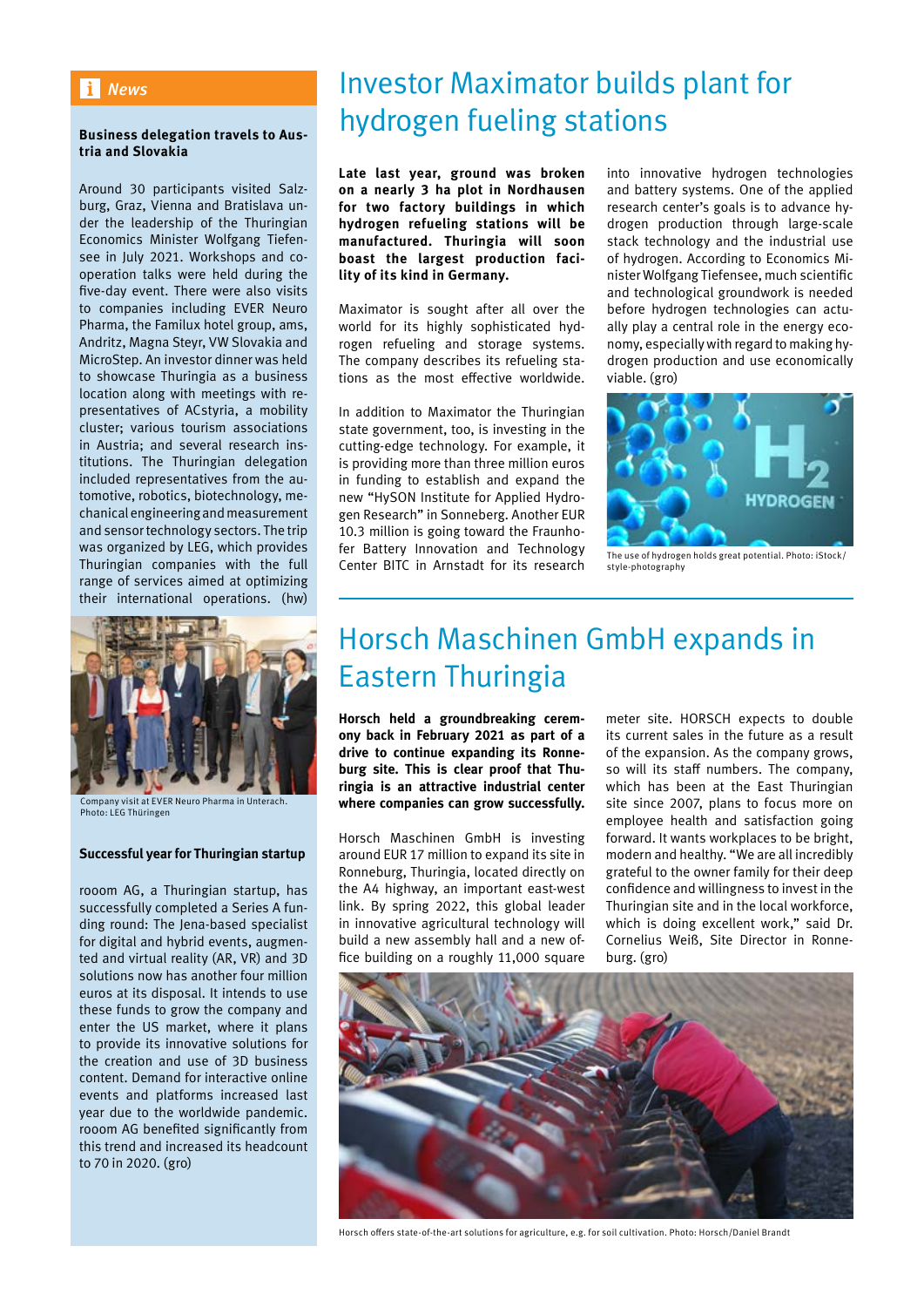# Next generation of microchips developed in Thuringia

**Ultraviolet light with extremely short wavelengths is the secret to EUV lithography's success. It powers the production of next-generation microchips.**

Our world is getting smarter all the time: a connected home where the refrigerator knows that it is about to run out of milk, adaptive robots that can control important production processes in companies, self-driving cars, you name it. All these new applications of information technology and artificial intelligence systems generate vast amounts of data that need to be processed in ever-shorter timeframes. That's not a problem for a new generation of microchips. These chips are based on innovative EUV lithography, which uses ultraviolet light and makes the chips significantly smaller,

cheaper, more powerful and more energy-efficient.

New EUV lithography technology is largely supported by corporate researchers at Zeiss and Trumpf as well as academic researchers at the Fraunhofer Institute for Applied Optics and Precision Engineering in Jena (IOF). The core of the technology consists of sensors jointly developed by the Ilmenau University of Technology and Micro-Hybrid Electronic, a company based in Hermsdorf. Micro-Hybrid Electronic specializes in miniaturized electronic circuits and infrared sensors. The innovative microchips have been used by leading manufacturers of smartphones and semiconductor products for just over two years, with more added every day. (gro)



Successful together: The team of experts from the Fraunhofer Institute IOF in Jena, Zeiss and Trumpf receives the German Future Prize 2020 for the invention. Photo: Deutscher Zukunftspreis

# Thuringia's quantum research gets energy boost

**Thuringia is on its way to becoming an internationally sought-after high-tech location for quantum technology. A grant now allows players to pool more resources and raise their collective profile.** 

The State of Thuringia is supplying around six million euros in funding for the new "Quantum Hub Thüringen" center of excellence for quantum technology. Thuringia has long been at the forefront in laying the foundations for groundbreaking quantum technologies. Eleven research outfits have now joined forces to pool their knowledge and capabilities for a greater cause. Their goal: to make Thuringia a high-tech location for quantum

technology and industry by specifically aligning scientific and business excellence.

A quick review of all the possible applications of quantum technology shows how far-reaching and forward-looking this research is: Controlling individual quanta, i.e. the smallest building blocks of light and energy, enables disruptive applications in fields such as data processing (quantum computers), communication (tap-proof communication) and analysis and measurement technology (quantum imaging, quantum sensor technology). (gro)

### *Technology news*

### **Thuringia gains in patent applications**

Bright Thuringian minds continue to drive up the number of patent applications filed in the state: Thuringia is the per-capita leader of Germany's eastern states. It ranks in the middle nationwide with 606 applications and notched up an increase of 18 percent in 2020. Most of the patent applications come from Thuringia's medical equipment sector, followed by the optics industry and applications for electrical machines or devices. The German government has responded to this welcome trend by significantly expanding its Patent and Trademark Office in Jena. It plans to create around 110 additional jobs and three new departments in the City of Light by 2024. (gro)

### **Thuringia's Leibniz Center for Photonics in Infection Research (LPI) gets millions in funding**

The current pandemic is teaching us just how dangerous infectious diseases can be for mankind. That highlights the need to vigorously promote the development of new diagnostic and treatment tools. Many of the most promising ideas for combating infectious diseases now come from Jena: The globally unique Leibniz Center for Photonics in Infection Research (LPI) has been established to develop optical processes and artificial intelligence that support the fight against life-threatening diseases. The LPI is not a research institute per se but rather a platform that provides everything necessary to translate successful research findings into applications. The LPI will thus facilitate the leap from in-lab diagnostic and treatment methods to broad-based bedside applications. Once the LPI building is complete, the technologies it incubates will be available to national and international users in industry, research and the medical community for infection research. The German Federal Ministry of Research is providing around EUR 127 million in funding to support the project in the years ahead. (gro)